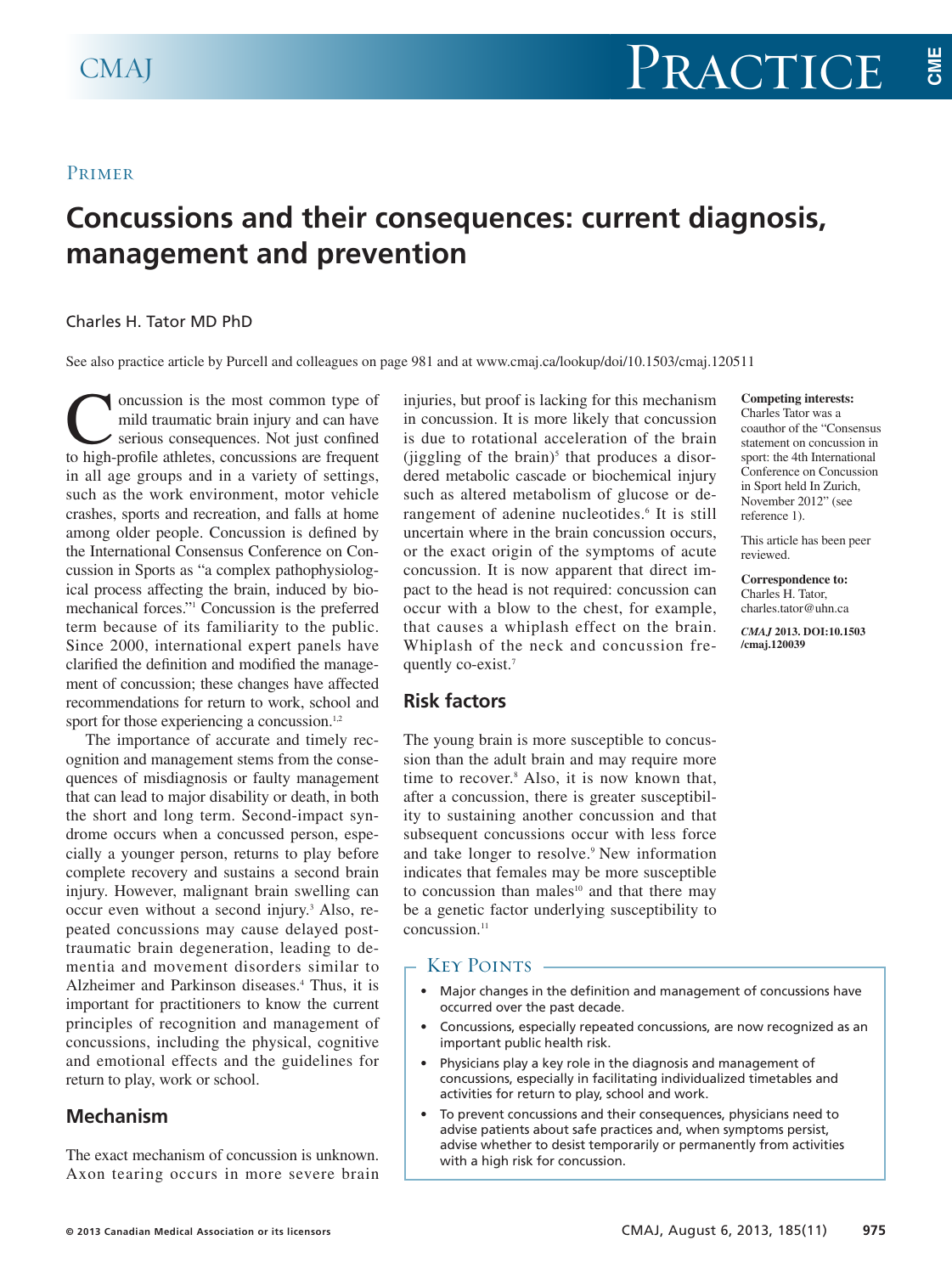# **Diagnosis**

The diagnosis of concussion is not easy and requires a knowledgeable physician and a cooperative patient. In the absence of both, accurate diagnosis and management may not be possible. A concussed athlete may minimize or hide the symptoms or disregard management advice if he or she aims to avoid removal from play.<sup>12,13</sup>

Concussion is a diffuse injury without focal neurologic deficits such as pupillary dilation or limb weakness. The symptoms are usually subtle, such as dizziness and "seeing stars." The most frequent symptoms are headache, dizziness, nausea and imbalance. Loss of consciousness occurs in a minority of cases. The first concussion is usually mild, with full recovery within 7–14 days. 1

The diagnosis can be made only clinically because there is no proven biomarker based on imaging, blood tests or computerized neuropsychological screening tool. Conventional computed tomography (CT) and magnetic resonance imaging (MRI) scans almost always appear normal after concussions, even after repeated concussions. <sup>1</sup> Numerous biomarkers of concussion are being investigated, including electrophysiology of brain interactions or connectivity, and evoked potential abnormalities. Several of the current investigations are based on MRI and include functional MRI, diffusion tensor imaging and MR spectroscopy. Serum and cerebrospinal fluid biomarkers are also being explored, especially those that might detect a genetic basis for susceptibility to concussion, but to date none has been proven.<sup>11</sup> Several computerized neuropsychological tests are being promoted commercially as "baseline" tests; at best, they are an adjunct to clinical examination and cannot be used as stand-alone tests to diagnose concussion. 14

#### **Box 1: Protocol for graduated return to play\***

- 1. No activity: Complete cognitive and physical rest
- 2. Light aerobic exercise: Walking, swimming, stationary cycling
- 3. Sport-specific exercise: Skating or running drills; no head-impact activities
- 4. Non-contact training drills:† More vigorous training drills
- 5. Full-contact practice: Normal training activities after medical clearance
- 6. Return to play: Normal game play

\*When all symptoms have completely disappeared in one step, the next step is initiated. †Physician re-examination is recommended after step 4, before full-contact practice can be resumed. Source: McCrory et al. 1

A useful diagnostic aid for practitioners is the third edition of the Sport Concussion Assessment Tool (SCAT3, http://links.lww.com /JSM/A30), a clinical examination protocol that lists 22 possible symptoms of concussion. The presence of only 1 symptom is necessary for the diagnosis. <sup>1</sup> SCAT3 contains a combination of clinical tests, including balance tests, and may be just as accurate as a computerized neuropsychological screening tool. <sup>15</sup> There is also a new version of SCAT3 for children 5–12 years old, ChildSCAT3 (http://links.lww.com/JSM /A31). Both are new management tools, and information is limited about their performance characteristics. 12

### **Management**

In most countries, it is now standard practice for every concussed person to be removed from active participation and be evaluated by a medical doctor. This position was first advocated by the Canadian Academy of Sport Medicine in 200016 and reaffirmed since then by experts at several international consensus conferences on concussion. <sup>1</sup> The medical examination should occur within a reasonably short interval, preferably within a few hours after injury. This principle may not be achievable in remote regions, where responsibility should be delegated to other trained health care professionals.

Removal from play, work or school, and rest are the most important aspects of initial management. Based on the consensus of experts, "rest" now includes rest from both physical and cognitive activities. <sup>1</sup> The inclusion of mental rest represents a major change in management. No known treatment other than rest has proven to be successful for early management.

#### **Box 2: Spectrum of neurological and psychological disorders in concussion**

- Acute concussion
- Second-impact syndrome or post-traumatic cerebral swelling
- Postconcussion syndrome (i.e., symptoms of concussion persist for weeks or months; more common after repeated concussions)
- Post-traumatic epilepsy (i.e., onset of epilepsy after head trauma)
- Psychosocial consequences (e.g., depression, anxiety, behavioural change, suicide)
- Chronic traumatic encephalopathy (i.e., a specific form of brain degeneration producing dementia or movement disorders; may appear many years after repeated concussions)

Source: McCrory et al. 1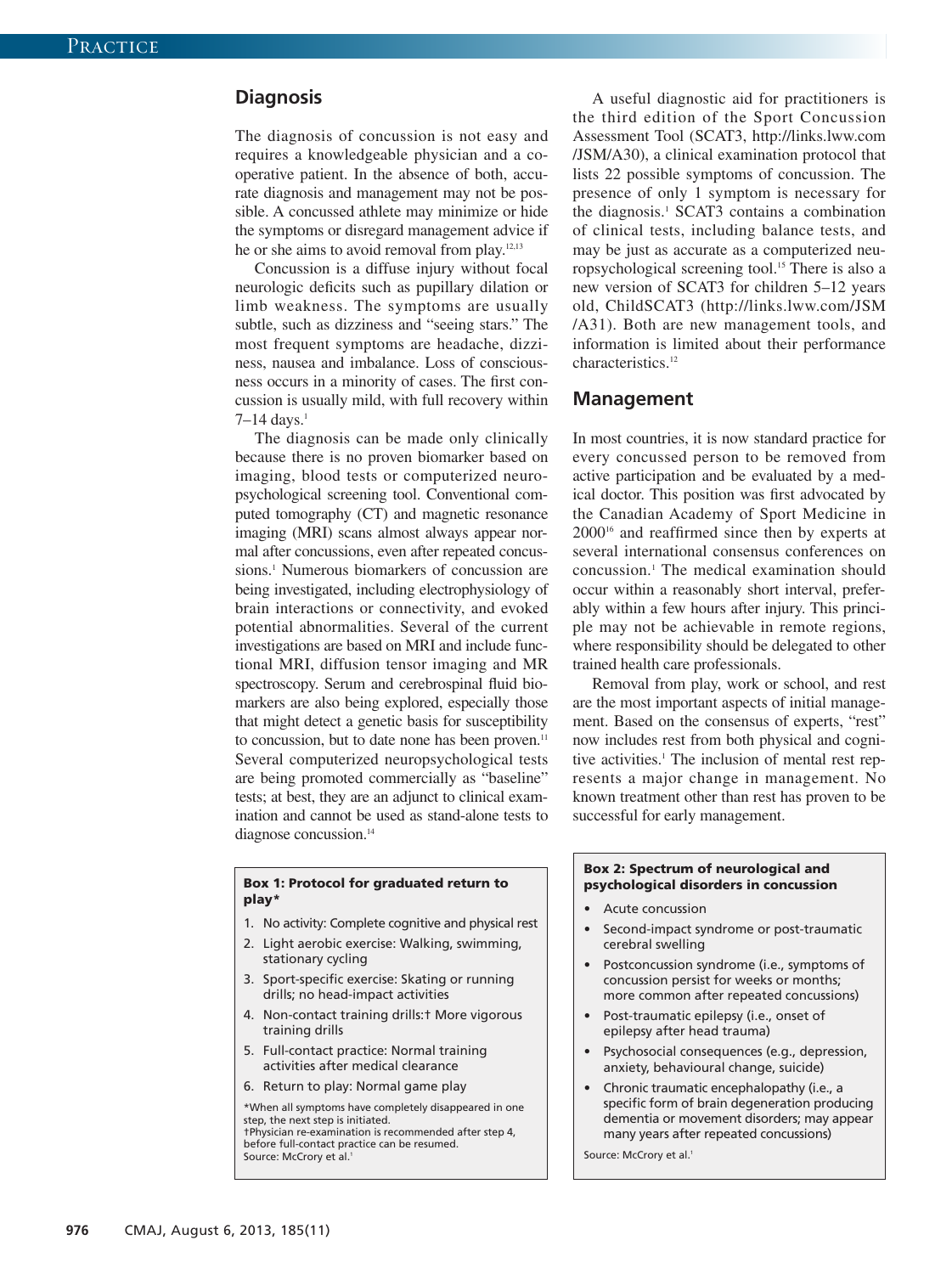Rest is the first of 6 steps in the return-toplay guidelines (Box 1), <sup>1</sup> although the mechanism underlying its value is unknown. The recommended duration for the initial period of rest is 24–48 hours. When all symptoms have completely disappeared in one step, the next step is initiated (Box 1). <sup>1</sup> If exercise is introduced too soon, it may bring on new symptoms and worsen old ones. A physician must re-examine the patient after step 4. The 6 graduated steps can be sport-specific with at least 24 hours between steps. Response to progressive exercise is a measure of brain recovery rather than a therapy, although it has been advocated by some as a therapy without definite proof. With 6 steps and at least 24 hours between steps, the earliest a concussed athlete can return to play is 1 week; most experts lengthen that period for children and youth. <sup>1</sup> This is the most widely accepted form of management, but there is no trial evidence supporting this approach. This return-to-play protocol has replaced previous methods. 1

If there is postconcussion syndrome (i.e., symptoms of concussion persisting for weeks or months), the athlete should not return to play. If postconcussion syndrome lasts several months, then permanent removal from collision sports should be considered. Such a decision is also recommended for persistent cognitive dysfunction; in this situation, formal, detailed neuropsychological testing is essential. The criteria for permanent removal from collision sports also include permanent neurologic deficits, movement disorders, and lesions seen on CT or MRI scans. 17,18

Worrisome features of multiple concussions with respect to return to play include a high number of concussions, short interval between concussions, low severity of the forces that caused subsequent concussions, increasing time to recovery and young age of the athlete. <sup>1</sup> Rest and avoidance of activities that precipitate symptoms are the only known approaches to management that accelerate recovery from concussion and that relieve most of the symptoms of repeated concussions.

# **Consequences of concussions**

As mentioned previously, there are important early and late consequences of concussion (Box 2). <sup>1</sup> The most important early consequence is the second-impact syndrome, which occurs when a second head injury occurs before the brain has fully recovered from a first injury such as a concussion. This syndrome is rare, and almost all cases have involved teenagers or young adults. The exact mechanism is unknown but is considered to be due to loss of autoregulation of cerebral vasculature resulting in cerebral swelling, raised intracranial pressure and subsequent brain herniation. The term "second-impact syndrome" is not accepted by all, but it is widely accepted that cerebral swelling can develop in concussed athletes after a latent period. <sup>3</sup> Most of those affected have died, and survivors have had major neurologic deficits. This syndrome should be preventable by removing concussed athletes from play with no return until the 6-step protocol has been completed.

Early- or late-onset epilepsy can follow a concussion. Depression and anxiety are also possible. Post-traumatic depression and anxiety should be treated and typically respond to the same therapies as those for nontraumatic causes.

Chronic traumatic encephalopathy is posttraumatic degeneration of the brain after repeated concussions. Prominent clinical features include dementia, personality change, emotional disorders (especially depression) and movement disorders. The latent period after concussion is usually decades, but shorter latent periods have occurred in some cases. The brain degeneration is caused by abnormal deposition of hyperphosphorylated tau protein in neurons that leads to functional loss, neuronal destruction and neurofibrillary tangles. Although chronic traumatic encephalopathy shares several neuropathological features with

### **Box 3: Prevention of concussions in collision sports**

#### **Primary prevention**

Prevent concussions from occurring:

- Implement "no checks to the head" rule in hockey
- Have players wear impact-softening shoulder and elbow pads
- Reduce head-to-head contact (i.e., football)
- Enforce rules
- Place emphasis on respect for the brain among players, including opponents' brains

#### **Secondary prevention**

Diagnose and manage concussions using best practices, such as the following:

- Every person suspected of having a concussion should be evaluated by a physician\*
- Remove the concussed person from play
	- Use 6-step return-to-play protocol to hasten recovery, and to prevent second-impact syndrome and cerebral swelling

#### **Tertiary prevention**

Prevent long-term complications such as chronic traumatic encephalopathy:

• Recommend permanent removal from play in selected cases, especially after repeated concussions

\*In remote regions where a physician is not available, responsibility should be delegated to other trained health care professionals.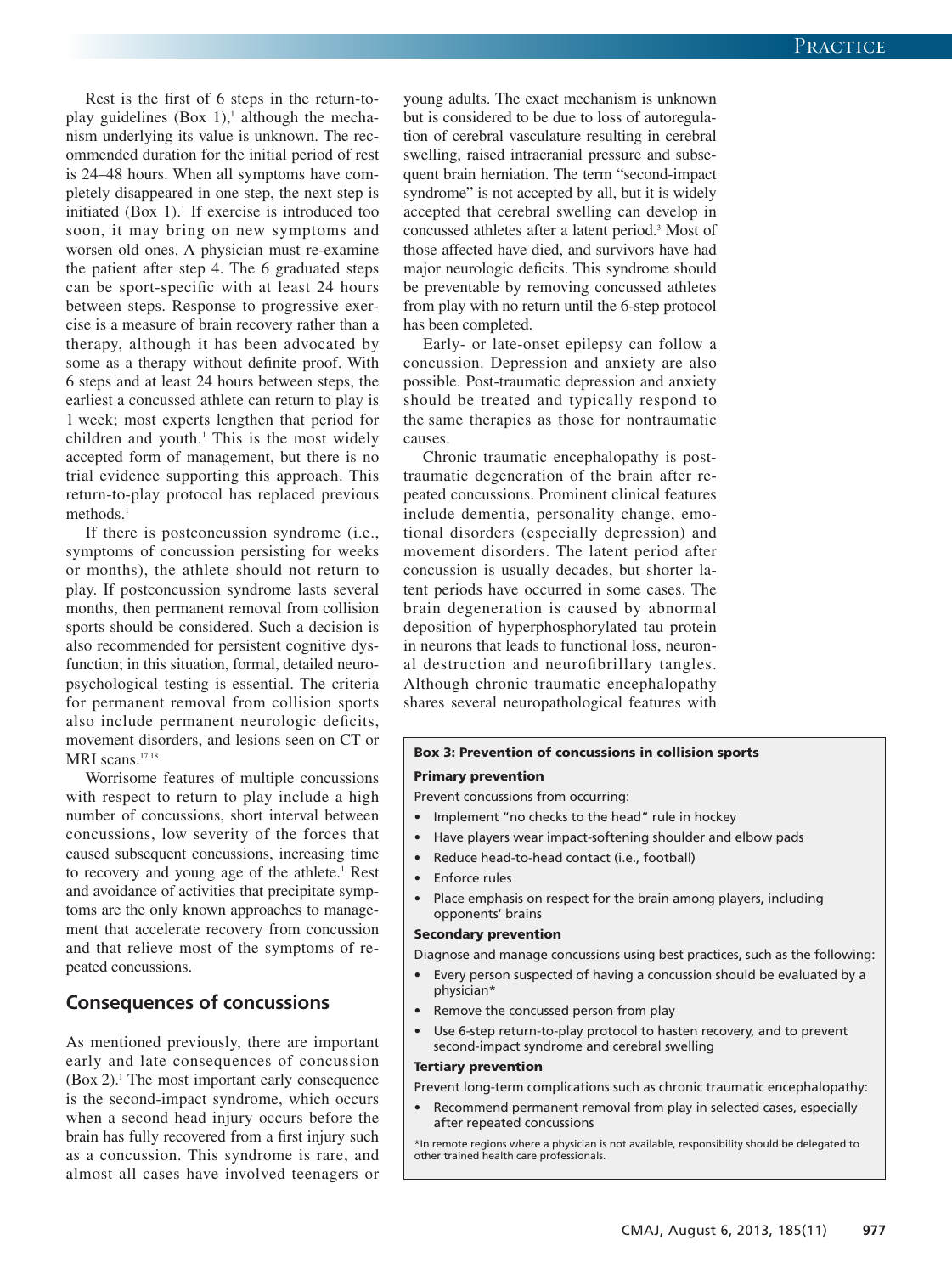Alzheimer disease, it appears to be a distinct entity. <sup>4</sup> Chronic traumatic encephalopathy was first described in boxers, but it has since been identified in other athletes with repeated concussions, including football, hockey and soccer players. 4,19

# **Prevention**

Box 3 shows the 3 phases of injury prevention for concussions, and physicians should be active in all phases. Physicians can promote primary prevention by advocacy for enhanced legislation, such as exists in many US states, to detect and prevent head injuries in sport and recreation. This may include mandatory education about concussions and best practices for management targeted to children and youth in team collision sports and their parents, coaches, trainers and referees. Helmets prevent catastrophic brain injuries such as cerebral lacerations and intracranial hematomas; however, helmets that are cur-

#### **Box 4: Practice points on the diagnosis and management of concussion**

Unless specified otherwise, these points are based on the International Consensus Conference on Concussion in Sport' and represent changes in our understanding of concussion over the past decade

### **Definition and mechanism**

- Any alteration of mental functioning after a blow to the head or body is a concussion
- Concussion is a brain injury; "dings" and "seeing stars" are symptoms of a concussion
- The definition of concussion does not include loss of consciousness (95% of concussions do not cause a loss of consciousness)
- A direct blow to the head is not necessary to produce a concussion; whiplash from a blow to the body can cause it
- There are some similarities between a concussion and a brain injury from a military blast
- Previous systems for grading a concussion should be discarded because they are not evidence-based

#### **Risk factors**

- There may be a genetic susceptibility to concussion<sup>11</sup>
- The young brain concusses more easily than the adult brain<sup>8</sup>
- Females may be more susceptible to concussion than males<sup>10</sup>

#### **Diagnosis**

- The presence of only 1 persisting symptom (e.g., headache, dizziness, nausea and imbalance) qualifies as a concussion
- Routine computed tomography and magnetic resonance imaging scans almost always appear normal in concussion
- Only a physician is qualified to make the diagnosis of concussion\*
- SCAT3 (for youth 13 and older and adults) and the new ChildSCAT3 (for children 5–12 years old) are useful evaluation tools for physicians

#### **Consequences**

- The next concussion generally occurs after less force than the previous one<sup>19</sup>
- Recovery time after the next concussion is generally longer than after the previous one<sup>19</sup>
- Second-impact syndrome and cerebral swelling after concussion are rare, potentially fatal consequences of concussion<sup>3</sup>
- Punch drunk syndrome is now known as chronic traumatic encephalopathy<sup>4</sup>
- Repeated concussions in any sport or activity, not just boxing, can cause chronic traumatic encephalopathy<sup>4</sup>
- Repeated concussions can cause depression and anxiety unrelated to disappointment about not returning to play<sup>19</sup>

#### **Management**

- Every concussed person should see a physician\*
- The young brain takes longer to recover from concussion than the adult brain<sup>8</sup>
- The only treatment agreed upon for the early stage of concussion is rest; in the later stages, treatment for depression and anxiety are indicated
- Rest now includes rest from both physical and cognitive activities
- A 6-step return-to-play protocol is recommended and is based on graduated exercise
- A physician should assess the patient again after step 4 (see Box 1)
- Exercise may bring on new symptoms and worsen old symptoms; during recovery, patients should stay below the activity threshold for eliciting symptoms of concussion
- Return to school or work should be on a graduated basis for physical and cognitive activities
- Baseline computerized neuropsychological screening has not been proven to be essential for the management of concussion<sup>1,14</sup>
- Formal neuropsychological testing is valuable for assessing the need for permanent removal from collision sports, and to aid return to school or work when psychological deficits persist

SCAT3 = third edition of the Sport Concussion Assessment Tool, available at http://links.lww.com/JSM/A30; ChildSCAT3 is available at http://links.lww.com/JSM/A31. \*In remote regions where a physician is not available, responsibility should be delegated to other trained health care professionals.